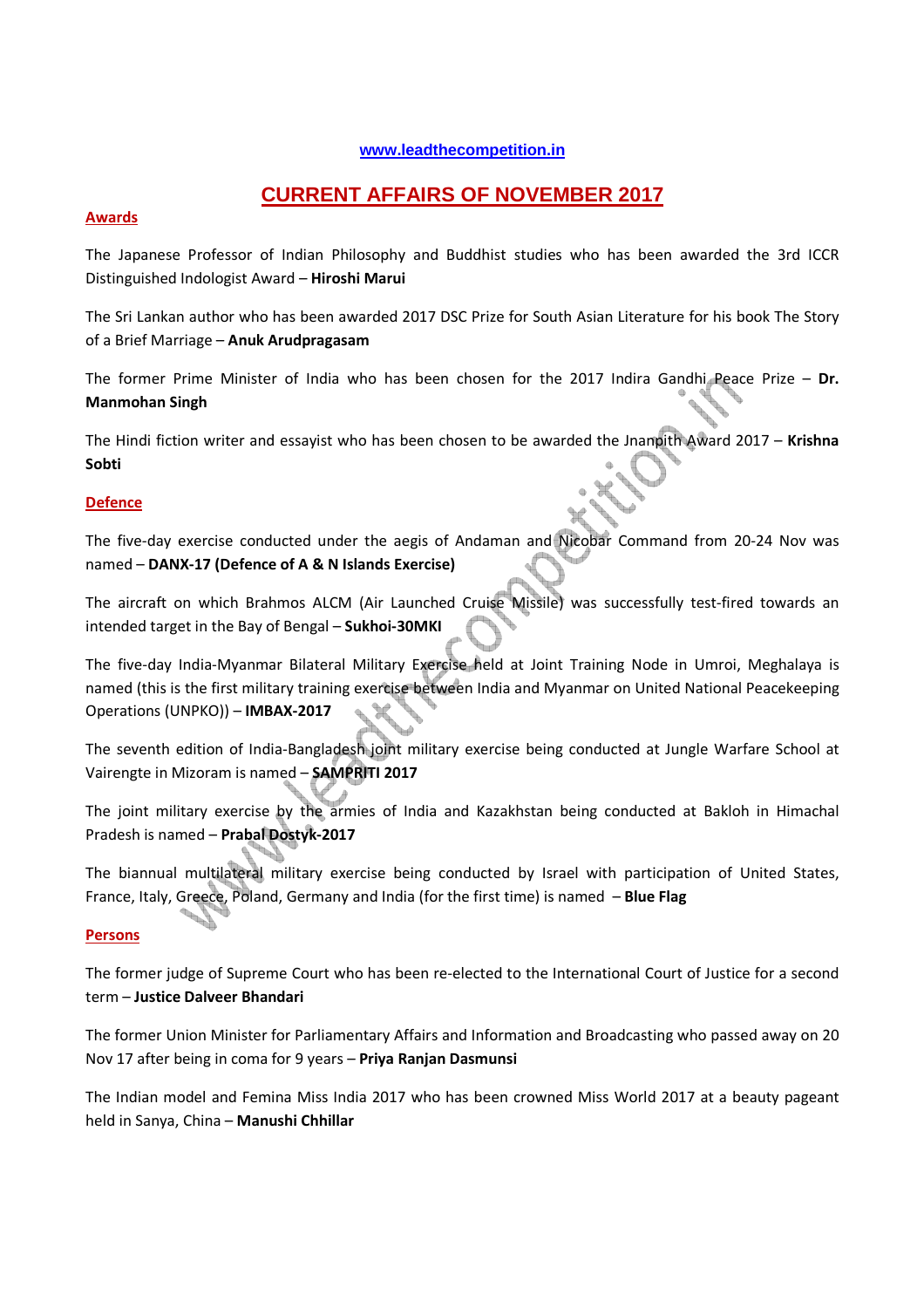The ministerial committee constituted by the Central Government to oversee merger proposals of 21 public sector banks is headed by – **Shri Arun Jaitely**

First woman to be inducted as Pilot in the Indian Navy at the Ezhimala Naval Academy – **Shubhangi Swaroop**

# **Places**

The State in which 3-day Namami Barak festival was held from 18 to 20 Nov 2017 – **Assam** 

The country which has launched world's first all-electric ship, which can travel up to 80km with 2000-tonnes cargo after a two-hour charge – **China**

The venue of India's first Tribal Entrepreneurship Summit being organised by NITI Aayog on 14 November 2017 – **Dantewada, Chhattisgarh**

The State which has been granted GI (Geographical Indication) tag for the well known sweet Rosgolla – **West Bengal**

The venue of 20th International Children's Film Festival of India held from 08 to 14 Nov 2017 – **Hyderabad**

The Indian city which has been included in the UNESCO's Creative Cities Network which now has a list of 180 cities – **Chennai**

The place in Uttar Pradesh where an explosion in a boiler in NTPC power plant resulted in the death of over 30 persons – **Unchahar** 

## **Railways**

The stations between which Indian Railways has launched the first Swarna Rajdhani Express under Project Swarna with improved passenger amenities, aesthetics and hygiene standards – **New Delhi to Sealdah**

The city in which metro rail service was inaugurated by the Prime Minister Shri Narendra Modi on 28 Nov 2017 – **Hyderabad**

The railway station at which India's largest state of the art, Electronic Interlocking (EI) system of 800 routes has been commissioned – **Kharagpur**

## **Sports**

The Indian Snooker player who has won the IBSF World Snooker Championship (his 18th world title) – **Pankaj Advani**

The Indian weightlifter from Manipur who has won the Gold medal in the 48 kg category at 2017 World Weightlifting Championships held in Anaheim , United States – **Saikhom Mirabai Chanu** 

The Indian boxer who has won the gold medal in Asian Women's Boxing Championships in Light Flyweight (48 kg) category defeating North Korea's Kim Hyang Mi in the finals at Ho Chi Minh City in Vietnam – **Mary Kom**

The team India has defeated in the finals to win the Women's Asia Cup 2017 at Kakamigahara, Japan – **China**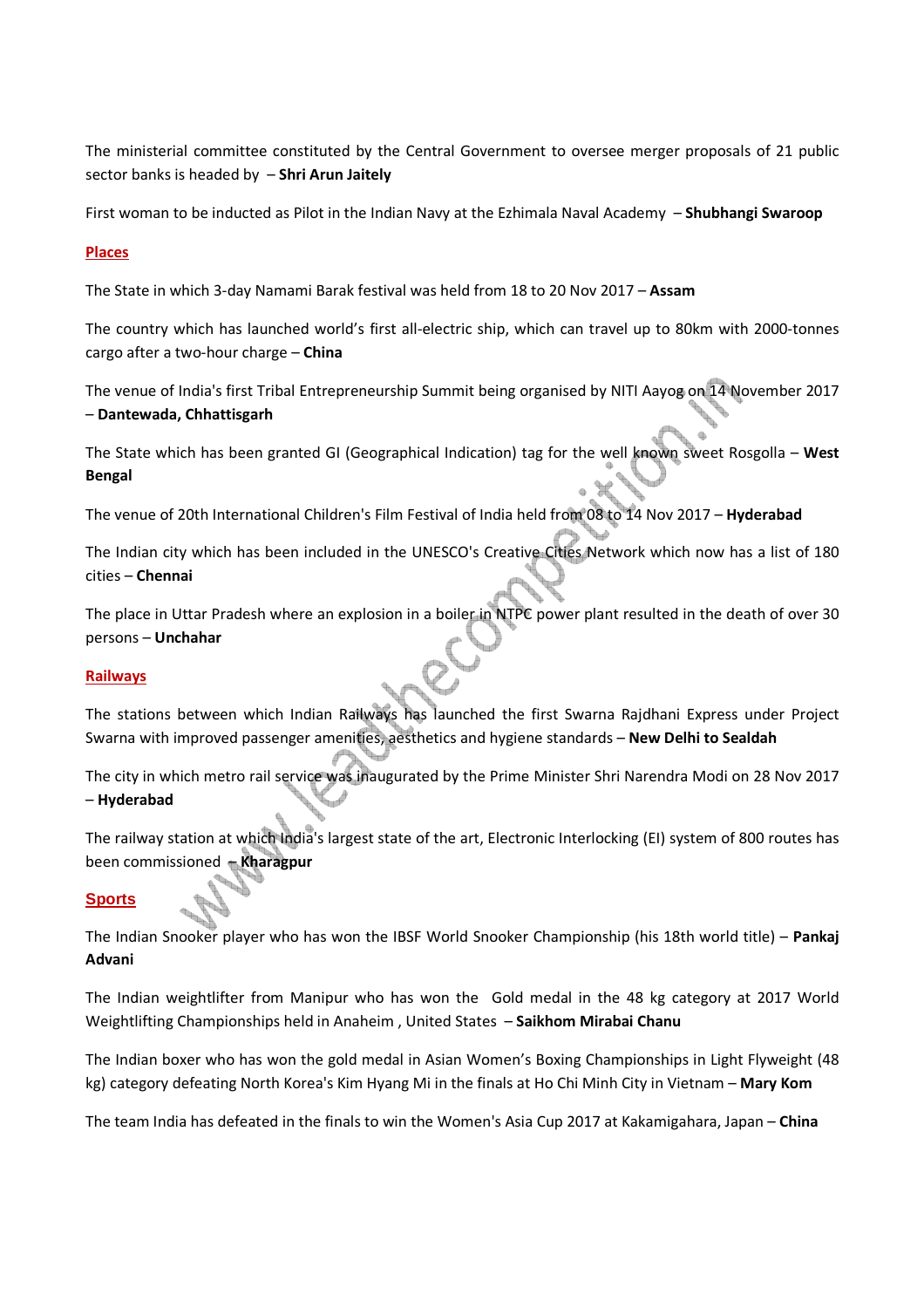# **Technology**

The unified and integrated app launched by State Bank of India is named – **YONO (You Only Need One)**

The mobile app which will allow citizens to access multiple government services on a single platform launched by the Prime Minister is named – **UMANG (Unified Mobile Application for New-age Governance)**

## **Miscellaneous**

The painting by Leornardo da Vinci which was sold at a record price of \$ 450 million at an auction by Christie's in New York – **Salvator Mundi (Saviour of the World)** 

The Inter CCI festival held by WCD Ministry from 16 to 20 Nov 2017 for the children residing in Child Care Institutions (CCIs) is named – **Hausala 2017**

The temple in Tamil Nadu which has been chosen to be awarded the UNESCO Asia Pacific Award of Merit 2017 for cultural heritage conservation – **Ranganathaswamy Temple, Srirangam** 

The phrase chosen as the word of the year 2017 by Collins Dictionary – **Fake News**

The rank of India in the Global Gender Gap Index 2017 released by the World Economic Forum for 144 countries (The first 3 countries are Iceland, Norway and Finland) – **108**

The maximum age of joining National Pension Scheme - Private Sector has been revised by the PFRDA from 60 years to – **65 years**

## **Important Days of November**

| Vigilance Awareness Week: 30 October to 07 November 2016  |  |  |  |
|-----------------------------------------------------------|--|--|--|
| Theme: My Vision: Corruption Free India                   |  |  |  |
| World Tsunami Awareness Day: 05 November 2017             |  |  |  |
| Designated by: United Nations General Assembly            |  |  |  |
| First Observed in: 2016                                   |  |  |  |
| World Science Day for Peace and Development: 10 November  |  |  |  |
| Designated by: UNESCO                                     |  |  |  |
| Theme: Science for Global Understanding                   |  |  |  |
| First Observed in: 2001                                   |  |  |  |
| World Pneumonia Day: 12 November                          |  |  |  |
| Designated by: WHO                                        |  |  |  |
| First Observed in: 2009                                   |  |  |  |
| World Diabetes Day: 14 November                           |  |  |  |
| Designated by : International Diabetes Federation         |  |  |  |
| Theme: Women and diabetes - Our right to a healthy future |  |  |  |
| First Observed in: 1991 by IDF, adopted by UN in 2006     |  |  |  |
| <b>International Day for Tolerance: 16 November</b>       |  |  |  |
| Designated by: United Nations General Assembly            |  |  |  |
| First observed in: 1995                                   |  |  |  |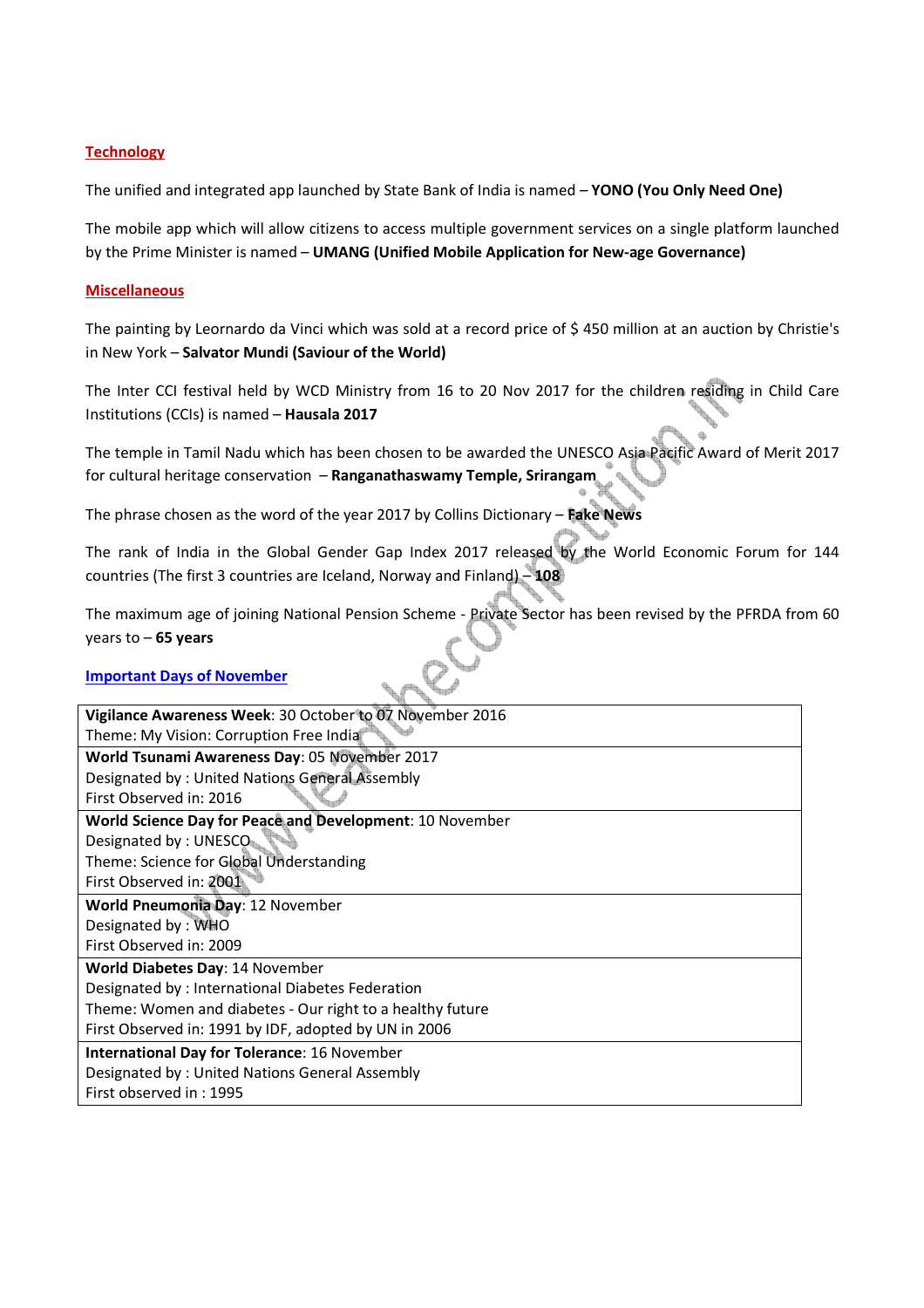| World Philosophy Day: (3rd Thursday of Nov) 16 November                         |  |  |  |
|---------------------------------------------------------------------------------|--|--|--|
| Designated by: UNESCO                                                           |  |  |  |
| First Observed in: 2002                                                         |  |  |  |
| World Toilet Day: 19 November                                                   |  |  |  |
| Designated by: World Toilet Organisation                                        |  |  |  |
| Theme: Wastewater                                                               |  |  |  |
| First Observed in: 2001 by World Toilet Organisation and accepted by UN in 2013 |  |  |  |
| Universal Childrens' Day: 20 November                                           |  |  |  |
| Designated by: UN General Assembly                                              |  |  |  |
| Theme: 2017: It's a #KidsTakeOver                                               |  |  |  |
| Day established in: 1954                                                        |  |  |  |
| <b>World Television Day: 21 November</b>                                        |  |  |  |
| Designated by: UN General Assembly                                              |  |  |  |
| Day established in: 1997                                                        |  |  |  |
| World Fisheries Day: 21 November                                                |  |  |  |
| Designated by: World Fisheries Forum                                            |  |  |  |
| Theme in India: 2022 Ka Hai Sapna Kisan Ki Aay Ho Dugna - Sankalp Se Siddhi     |  |  |  |
| First Observed in: 1997                                                         |  |  |  |
| International Day for Elimination of Violence against Women: 25 November        |  |  |  |
| Designated by: United Nations General Assembly                                  |  |  |  |
| Theme: Leave No One Behind: End Violence Against Women and Girls                |  |  |  |
| First Observed in: 2000                                                         |  |  |  |
| National Milk Day: 26 November                                                  |  |  |  |
| Designated by: Indian Dairy Association                                         |  |  |  |
| Occasion: Birth anniversary of Dr. Verghese Kurien                              |  |  |  |
| First Observed in: 2014                                                         |  |  |  |
|                                                                                 |  |  |  |

# **Anti-Profiteering Authority under GST**

National Anti-profiteering Authority has been constituted by the central Government to examine whether input tax credits availed by any registered person or the reduction in the tax rate have actually resulted in a commensurate reduction in the price of the goods or services supplied by him.

This is to ensure that the consumer is protected from arbitrary price increase in the name of GST.

Constitution of the authority: 5 member to be headed by a Chairman who holds or has held a post equivalent in rank to a Secretary to the Government of India; and four Technical Members who are or have been Commissioners of State tax or central tax or have held an equivalent post under existing laws.

Term of the Authority: 2 years

Chairman: **Shri B.N. Sharma**

## **2017 FIFA U-17 World Cup**

Dates held: **6 - 28 Oct 2017**

Teams: 24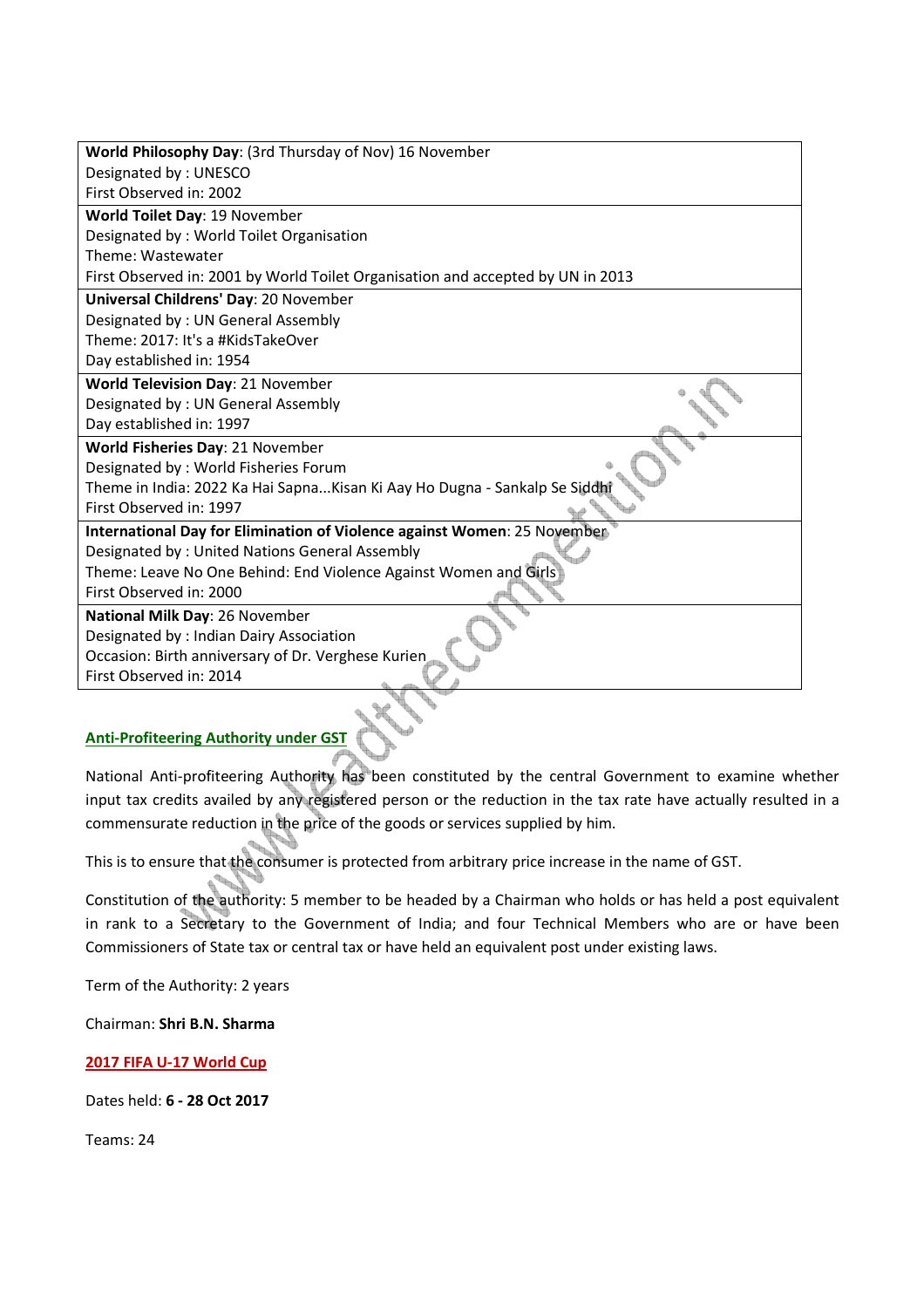Host Cities: **Delhi, Goa, Guwahati, Kochi, Kolkata and New Mumbai**

Venue of the final match: **Salt Lake Stadium**, Kolkata

Winner: **England**; Runner-up: **Spain**

#### **48 International Film Festival of India 2017**

Venue: **Goa**

Country of Focus: **Canada**

Inaugurated by: **Shah Rukh Khan**

Golden Peacock for the Best Film: **120 Beats Per Minute** directed by Robin Campillo

Best Director: **Vivian Qu** for Angels Wear White

Best Actor (Male): **Nahuel Perez Biscaryat** for 120 BPM

Best Actor (Female): **Parvathy TK** for Malayalam film Take Off

Special Jury Award: **Mahesh Narayan** for Take Off

Best Debut Film of a Director: **Kiro Russo** for Dark Skull

ICFT-UNESCO Gandhi Medal: Marathi film **Kshitij** directed by Manouj Kadaamh

IFFI 2017 Lifetime Achievement Award: **Atom Egoyan** (Canada)

Indian Film Personality of the Year: **Amitabh Bachchan**

Indian Panorama inaugurated by: **Sridevi**

Opening film of the feature film section of Indian Panaroma: **Pihu**, directed by Vinod Kapri

Opening film of the non-feature film section of Indian Panorama: **Pushkar Puran** directed by Kamal Swaroop

The Golden Peacock Award carries a cash prize of Rs 4 million (Rs 40 lakhs)to be shared equally between the Producer and the Director, Trophy and the citation. Best Director gets the Silver Peacock Award and a cash prize of Rs 1.5 million (Rs 15 lakhs). Both Best Actor Male and Female are honoured with the Silver Peacock Trophy and a cash prize of Rs 1 million (Rs 10 lakhs each). Special Jury Award carries a cash prize of Rs 1.5 million (Rs 15 lakhs), a Silver Peacock Award and the citation.

#### **2nd International Gita Mahotsav**

Held at: **Kurukshetra**

Period: 25 Nov 17 to 03 Dec 17

Inaugurated by: President Shri Ram Nath Kovind.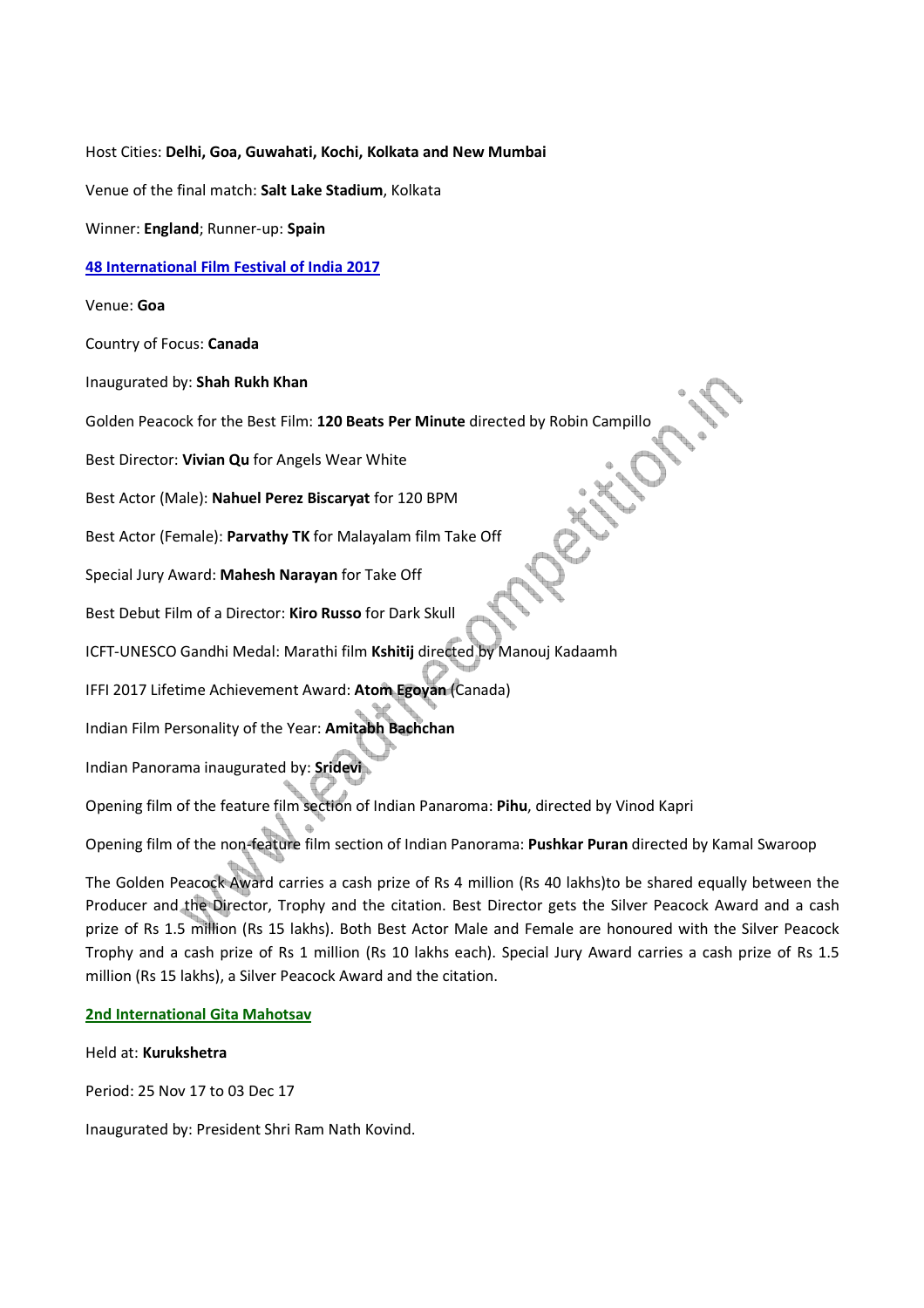Partner Country: **Mauritius**

Partner State: **Uttar Pradesh**

**8th Global Entrepreneurship Summit**

Venue: Hyderabad.

Theme: **Women first, Prosperity for All**

Dates: 28 to 30 Nov 2017

Inaugurated by: PM Shri Narendra Modi.

#### **15th Finance Commission**

The Government of India, with the approval President of India, has constituted Fifteenth Finance Commission in pursuance of clause (1) of article 280 of the Constitution, read with the provisions of the Finance Commission (Miscellaneous Provisions) Act, 1951 w.e.f. 27th November, 2017. The Commission will make recommendations for the five years commencing on April 1, 2020. The report will be submitted by 30 Oct 2019.

Chairperson: **Shri N.K. Singh**

Members: Shri Shaktikanta Das, Dr. Anoop Singh, Dr. Ashok Lahiri, Dr. Ramesh Chand

Secretary: **Shri Arvind Mehta**.

#### **Indian Sports Honours 2017**

Sponsored by: **Virat Kohli Foundation and RP-SG Group** Sportsman of the year (Individual sport) – **Srikanth Kidambi** Sportsman of the year (Team sport) – **Ravichandran Ashwin** Sportswoman of the year (Individual sport) – **P.V. Sindhu** Sportswoman of the year (Team sport) – **Mithali Raj** Team of the year (Men/Women) – Indian Women's Cricket Team Coach of the year – Bisveshwar Nandi (coach of Dipa Karmakar) Emerging Sportswoman of the year – Aditi Ashok (Golf) Emerging Sportsman of the year – Neeraj Chopra (Athletics) Differently abled Sportsman of the year – Devendra Jhajaria Differently abled Sportswoman of the year – Deepa Malik **Jury Honours** 

Keep Walking Honour for Lifetime achievement – **Balbir Singh**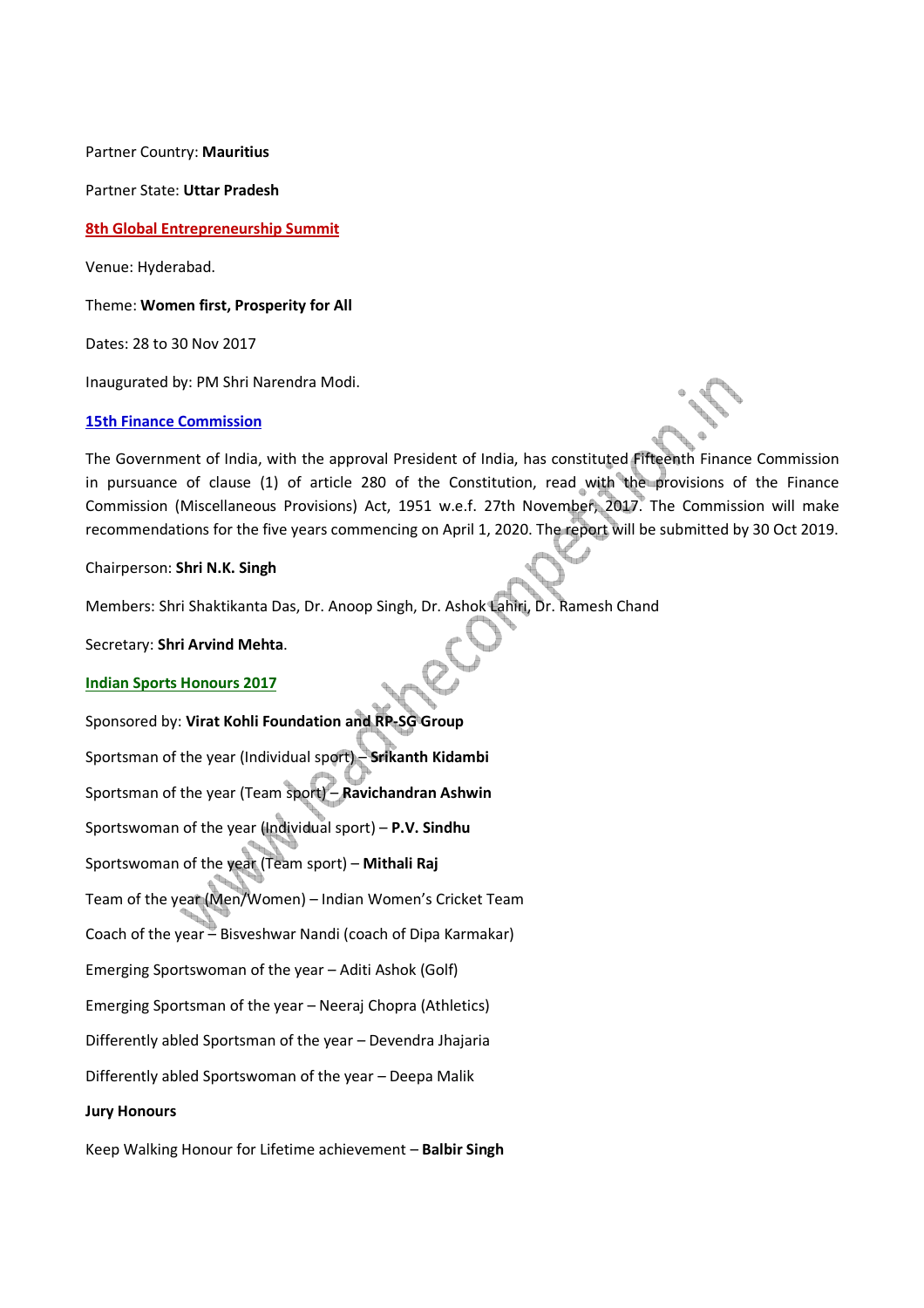Inspirational Honour – **Sania Mirza**

Transformational Contribution to Sport – **Abhinav Bindra**

**India International Trade Fair 2017**

Held at: Pragati maidan, New Delhi

Period: 14 Nov 17 to 27 Nov 17

Theme: **Startup India Standup India**

Partner Country: **Vietnam**

Focus Country: **Kyrgyz Republic**

Best Pavilion Award: **Assam** (Gold); **Kerala** (Silver); **Lakshadweep** (Bronze)

Best International Pavilion: **Turkey** (Gold); **Afghanistan** (Silver); **Thailand** (Bronze)

**Award for Ministries**: Ministry of Water Resources, River Development and Ganga Rejuvenation (Gold). The silver and bronze medals were shared by Ministry of Health and Family Welfare and Ministry of Power and Ministry of Earth Sciences and Ministry of Steel.

**First Multi State Mega Mock Tsunami Exercise 2017**

Held on: 24 Nov 17

Conducted by: National Disaster Management Authority (**NDMA**) and Indian National Centre for Ocean Information Services (**INCOIS**)

Purpose: To assess Tsunami preparedness along the vulnerable eastern coastline.

Where held: 35 coastal districts across **four States** of West Bengal, Odisha, Andhra Pradesh & Tamil Nadu and Union Territory of Puducherry along the entire East Coast.

# **Rajiv Gandhi Manav Sewa Awards**

The following are the recipients of Rajiv Gandhi Manav Sewa Awards for this year awarded on 14 November 2017.

| <b>Name</b>                     | State       |
|---------------------------------|-------------|
| Sh. Shantilal Gulabchand Muttha | Maharashtra |
| Mr. Chezhian Ramu               | Tamil Nadu  |
| Ms. Shobha Vidyarthi            | Uttarakhand |

# **Introduction of BS-VI Grade Auto Fuels**

The Central Govt has decided to bring forward the date of introduction of BS-VI grade auto fuels in NCT of Delhi with effect from April 1, 2018 instead of April 1, 2020.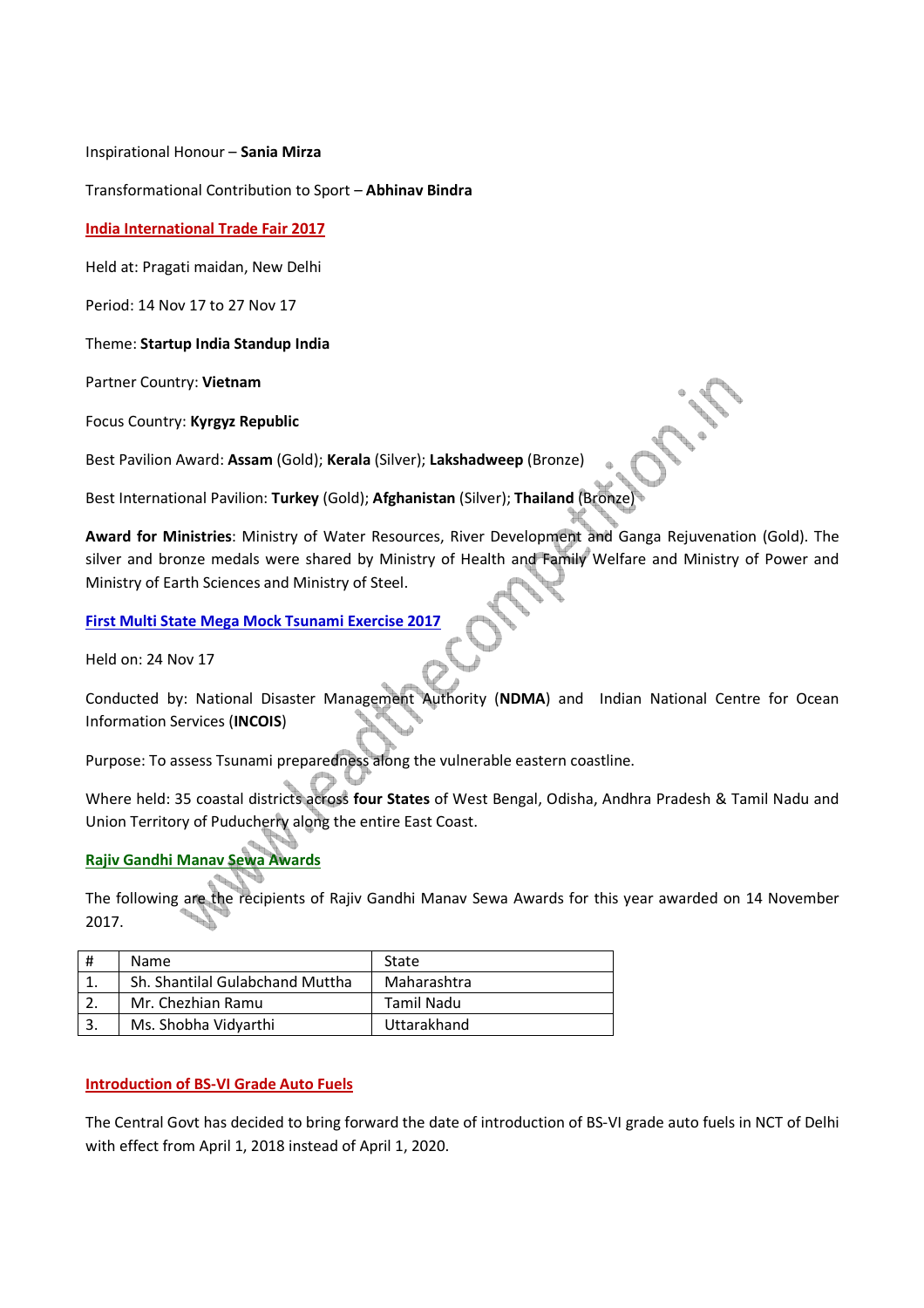The difference in emissions of Nitrogen Oxides (NOx) and Particulate Matter (PM) for both the grades of fuels is given below. There is no difference in the emission of Carbon Monoxide.

| Diesel     | <b>BS-IV</b> | <b>BS-VI</b> |
|------------|--------------|--------------|
| NOx (g/km) | 0.25         | 0.08         |
| PM (g/km)  | 0.025        | 0.015        |
| Petrol     | <b>BS-IV</b> | <b>BS-VI</b> |
| NOx (g/km) | 0.08         | 0.06         |
| PM (g/km)  |              | 0.005        |

## **Qaumi Ekta Week (National Integration Week)**

Observed from: 19th to 25th November, 2017

The week long programmes to be observed during Qaumi Ekta Week will be as under

November 19, 2017: **National Integration Day**

November 20, 2017: **Welfare of Minorities Day** 

November 21, 2017: **Linguistic Harmony Day**

November 22, 2017: **Weaker Sections Day**

November 23, 2017: **Cultural Unity Day**

November 24, 2017: **Women's Day**

November 25, 2017: **Conservation Day**

**National Award for Excellence in Journalism**

Presented on: **National Press Day** - 16 Nov 17

**Raja Ram Mohan Roy Award**: Shri Sam Rajappa and Shri Sarat Mishra

Rural Journalism & Developmental Reporting Award: Ms. Shalini Nair (Indian Express)

Investigative Journalism Award: Shri K. Sujith of Mangalam Daily and Ms Chitrangada Choudhury, Freelancer from Odisha

Photo Journalism awards: Shri C.K. Thanseer, Chandrika Daily, Shri Vijay Verma, Press Trust of India and Shri J.Suresh of Malayala Manorama.

Best Newspaper Art: Shri Gireesh Kumar, Times of India

**Awards by Union Ministry of Housing and Urban Affairs**

**Best City Bus Services Award**: Surat Municipal Corporation for succeeding in attracting 87% of the private vehicle and auto rickshaw users to use city buses.